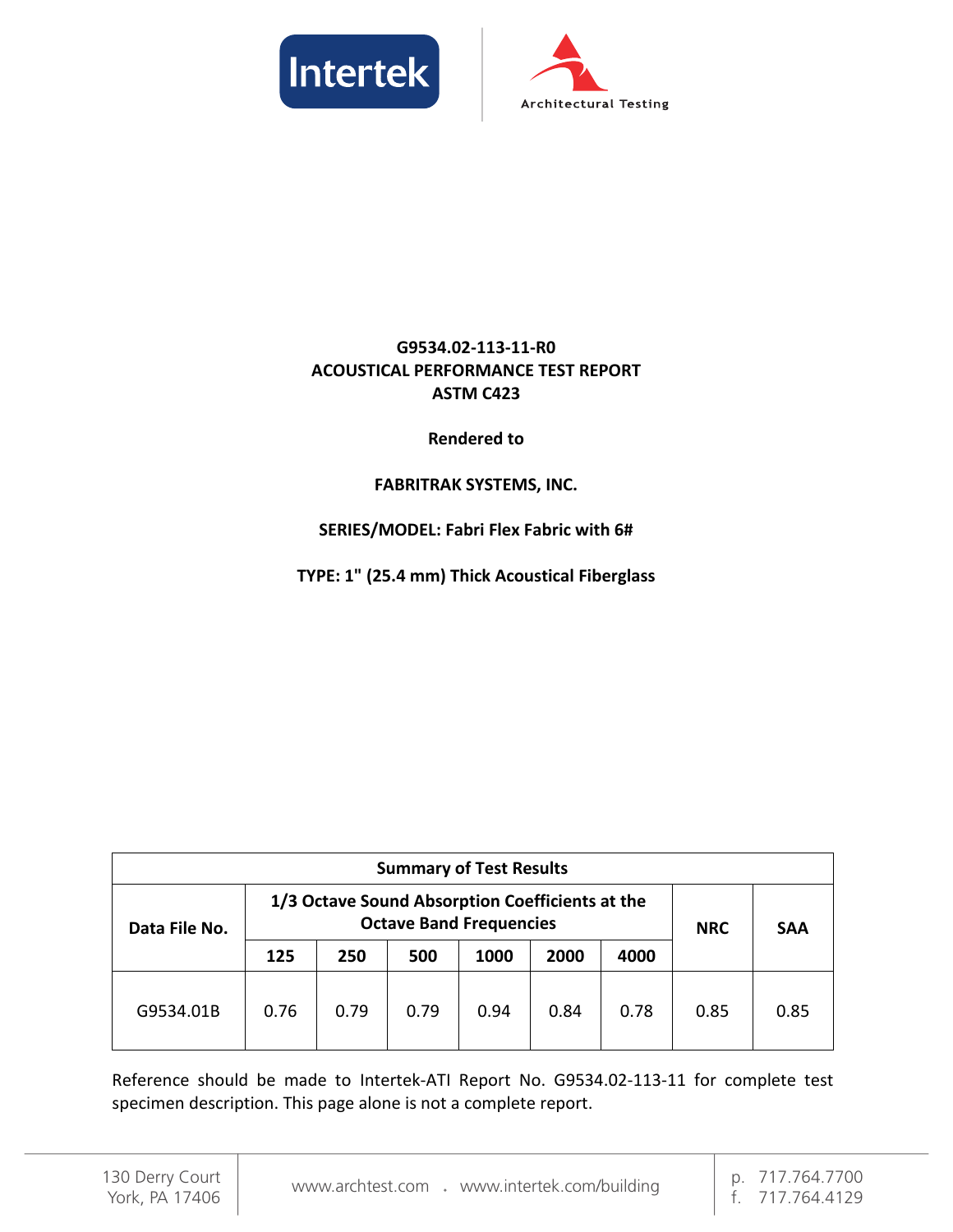



#### **Acoustical Performance Test Report**

FABRITRAK SYSTEMS, INC. 111 West Park Drive Mount Laurel, New Jersey 08054

| Report             | G9534.02-113-11 |
|--------------------|-----------------|
| Test Date          | 03/30/17        |
| <b>Report Date</b> | 05/03/17        |

#### **Project Scope**

Architectural Testing, Inc., an Intertek company ("Intertek-ATI"), was contracted to conduct a sound absorption test. The complete test data is included as Appendix B of this report. The client provided the test specimen.

#### **Test Methods**

Testing for this project was conducted in accordance with the following standards. The equipment listed in the attachments meets the requirements of the following standards.

ASTM C423-17, *Standard Test Method for Sound Absorption and Sound Absorption Coefficients by the Reverberation Room Method* ASTM E795-16 *Standard Practices for Mounting Test Specimens During Sound Absorption Tests*

#### **Test Procedure**

All measurements were conducted in the HT test chamber receive room at Intertek-ATI located in York, Pennsylvania. The sensitivity of the microphones was checked before measurements were conducted. Empty room sound absorption measurements were conducted before the specimen was installed. Full room sound absorption measurements were conducted after the specimen was installed.

For the empty and full room measurements, ten decay measurements were conducted at each of the five microphone positions. Data was obtained at 1/3 octave band frequencies ranging from 80 to 5000 hertz. The air temperature and relative humidity conditions were monitored and recorded during the measurements.

#### **Specimen Mounting**

For the Type E-400 mounting, the specimen was placed on the Type E test assembly so that the absorptive face of specimen was suspended 400 mm above the floor of the reverberation room. The perimeter of the specimen was sealed to the test assembly with duct tape. The perimeter of the test assembly was sealed to the floor with duct tape.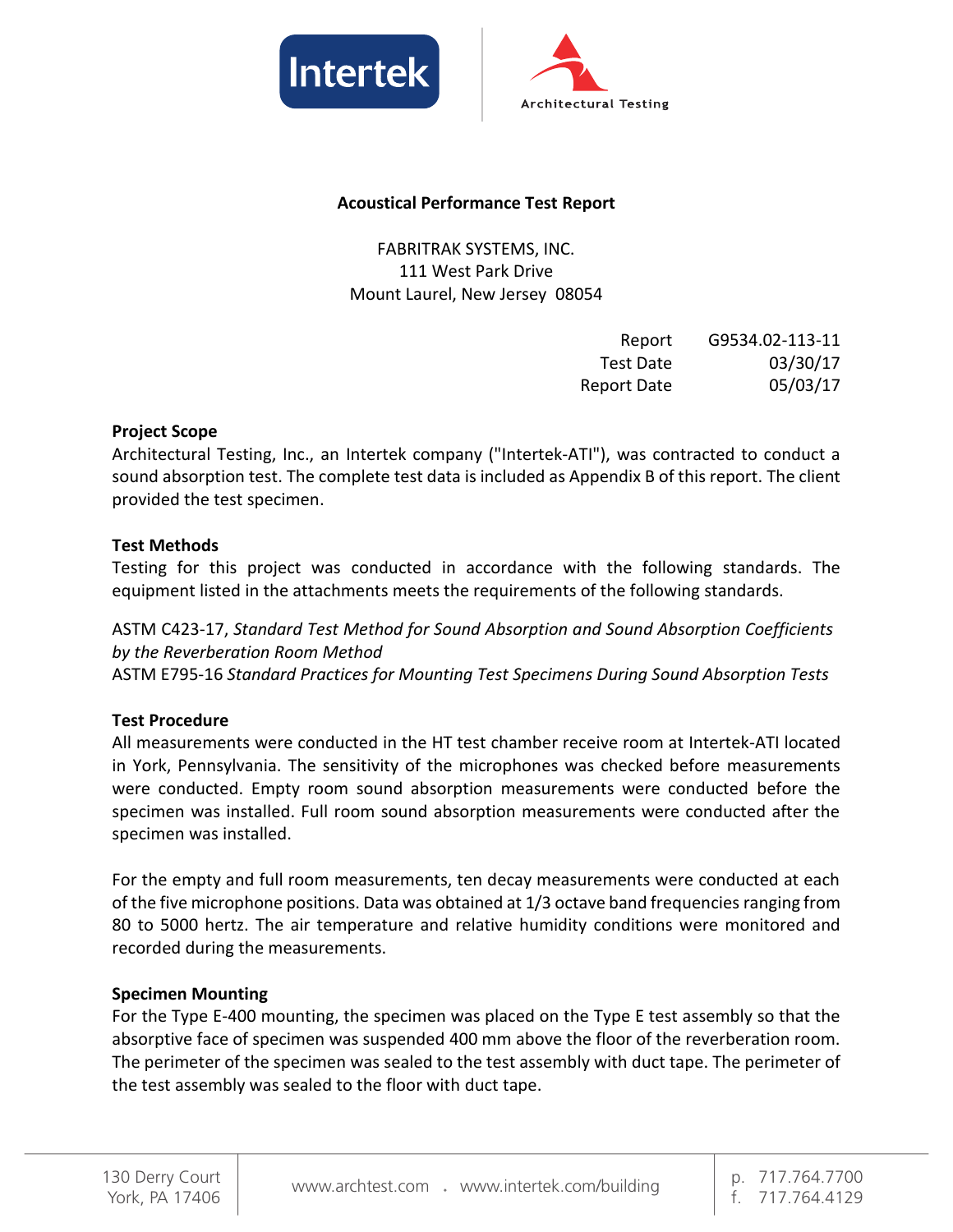



#### **Test Calculations**

The Sound Absorption Coefficient is the full room absorption minus the empty room absorption divided by the area of the sample in  $m^2$ . The Sound Absorption Coefficient is dimensionless.

The Noise Reduction Coefficient (NRC) rating is the arithmetic average of the sound absorption coefficients at 250, 500, 1000 and 2000 hertz. The average is rounded to the nearest multiple of 0.05.

The Sound Absorption Average (SAA) rating is the arithmetic average of the sound absorption coefficients at the frequencies ranging from 200 to 2500 hertz. The average is rounded to the nearest multiple of 0.01.

#### **Specimen Description**

Eight, 0.61 m by 1.22 m (2' by 4'), panels and two, 0.30 m by 1.22 m (12" by 48"), panels were arranged to produce the 2.44 m by 2.74 m (8' by 9') test specimen. The total weight of the specimen was 14.89 kg (33 lbs). Photographs are included in Appendix C.

| <b>Description</b>             | <b>Thickness</b> |        | <b>Density</b>           |                | Weight                   |                            |
|--------------------------------|------------------|--------|--------------------------|----------------|--------------------------|----------------------------|
| Acoustic fiberglass<br>with 6# | 21.50 mm         | 0.846" | 95.35 kg/m <sup>3</sup>  | 6 lbs/ $ft^3$  | 2.05 kg/m <sup>2</sup>   | $0.42$ lbs/ft <sup>2</sup> |
| Acoustic fabric                | $0.34$ mm        | 0.013" | 500.00 kg/m <sup>3</sup> | 30 lbs/ $ft^3$ | $0.17$ kg/m <sup>2</sup> | $0.03$ lbs/ft <sup>2</sup> |

## **Comments**

The client did not supply a report drawing of the test specimen. Intertek-ATI will store samples of test specimens for four years.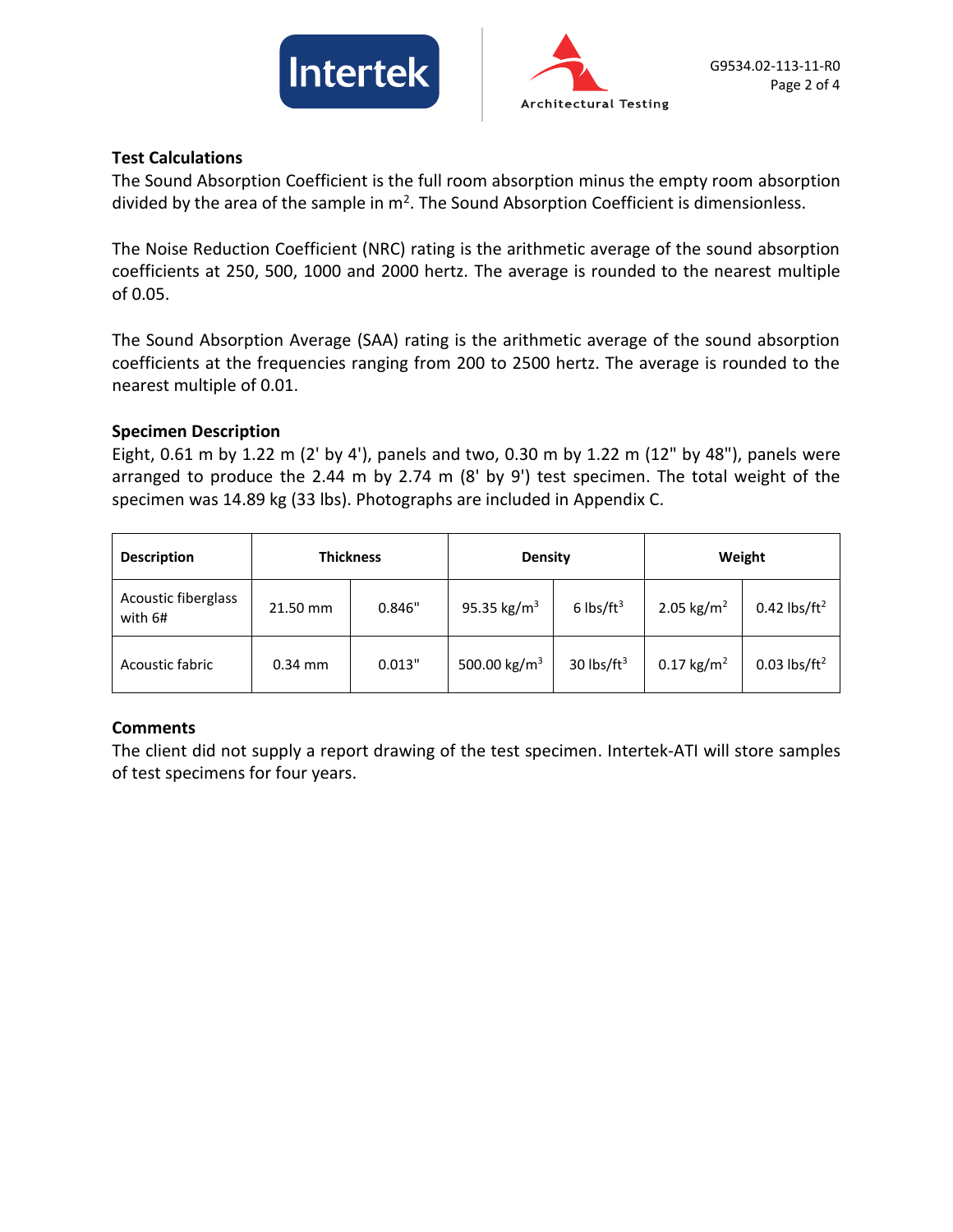



Intertek-ATI will service this report for the entire test record retention period. Test records, such as detailed drawings, datasheets, representative samples of test specimens, or other pertinent project documentation, will be retained by Intertek-ATI for the entire test record retention period. The test record retention period ends four years after the test date.

This report does not constitute certification of this product nor an opinion or endorsement by this laboratory. It is the exclusive property of the client so named herein and relates only to the specimen tested. This report is intended to help in the client's quality assurance program, but it does not represent a continuous or exhaustive evaluation of the specimen tested or of other products or materials that were not evaluated. The statements and data provided herein do not constitute approval, disapproval, certification, or acceptance of performance or materials.

#### **This report may not be reproduced, except in full, without the written approval of Intertek-ATI.**

For INTERTEK-ATI:

 $\int ach\sqrt{2}$ lda

Zachary P. Golden Kurt A. Golden

Technician - Acoustical Testing Technician - Acoustical Testing

ZPG:jmcs

Attachments (pages): This report is complete only when all attachments listed are included. Appendix A: Equipment description (1) Appendix B: Complete test results (2) Appendix C: Photographs (1)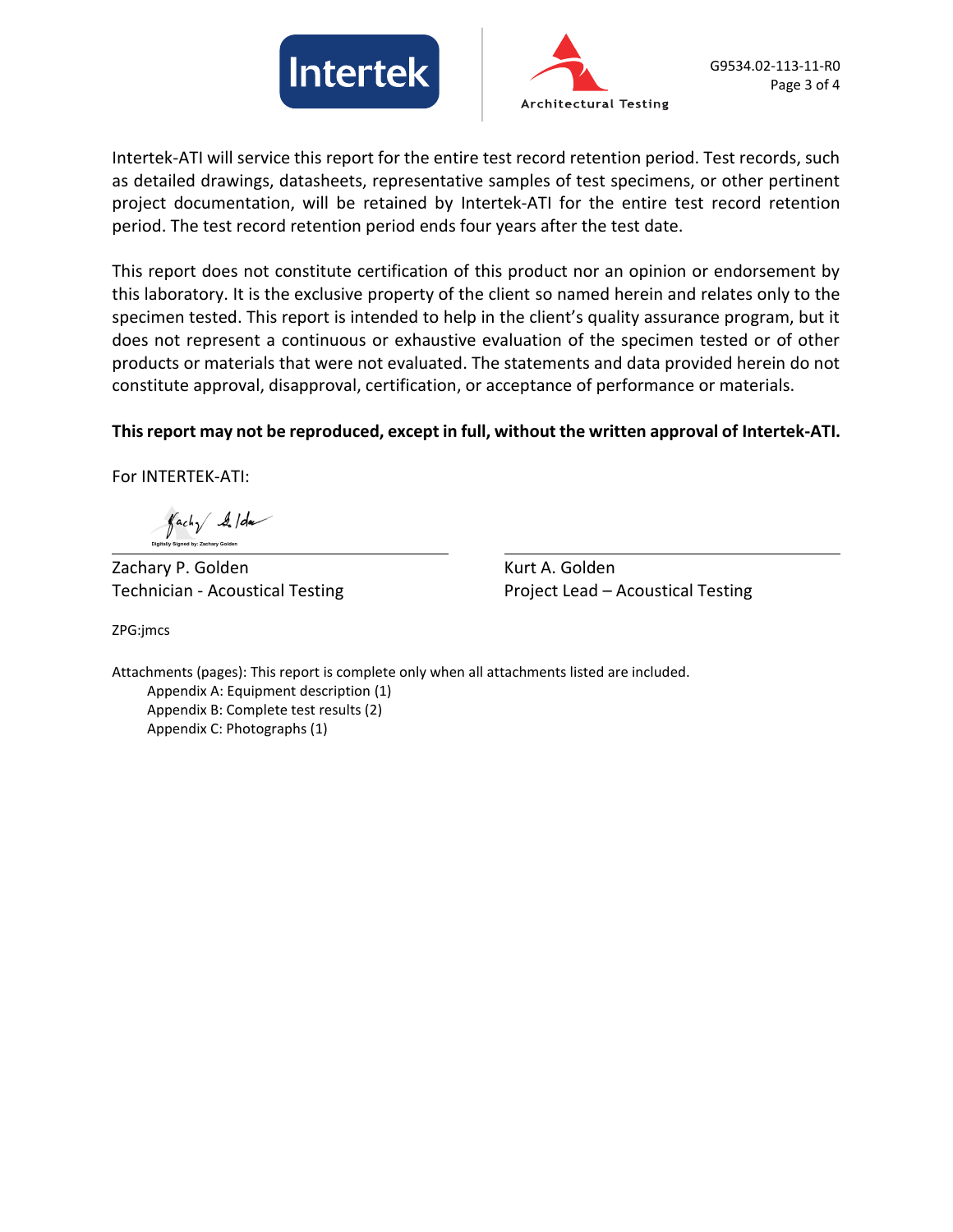



# **Revision Log**

| Rev. # | Date | Page(s) | <b>Revision(s)</b> |
|--------|------|---------|--------------------|
|--------|------|---------|--------------------|

R0 05/03/17 N/A Original Report Issue

This report produced from controlled document template ATI 00270, revised 08/31/15.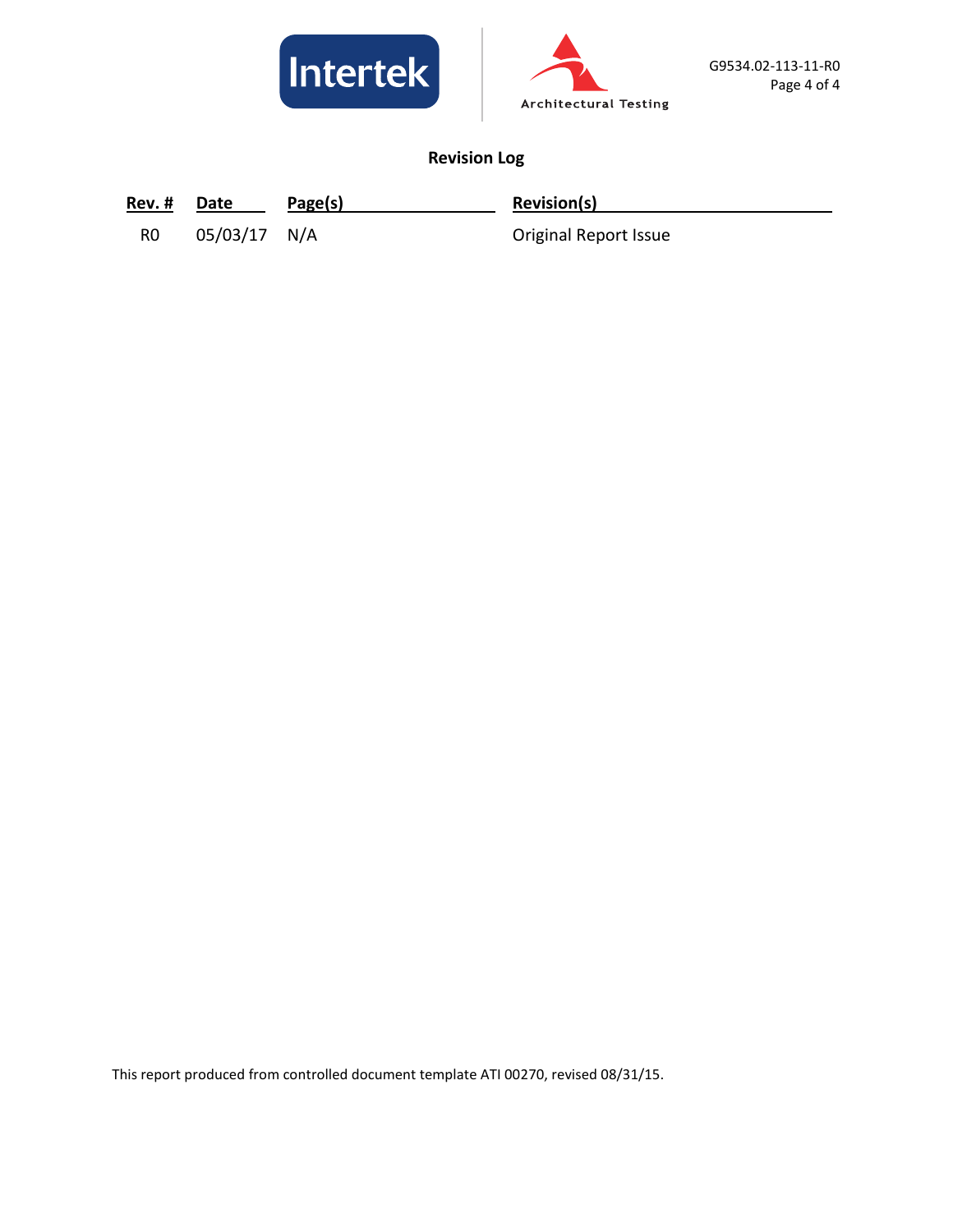



# **Appendix A**

#### **Instrumentation:**

| Instrument                                     | Manufacturer                | Model    | <b>Description</b>          | <b>ATI Number</b> | Date of<br><b>Calibration</b> |
|------------------------------------------------|-----------------------------|----------|-----------------------------|-------------------|-------------------------------|
| Data Acquisition Unit                          | <b>National Instruments</b> | PXI-4462 | Input Card                  | 65126             | $\ast$<br>05/16               |
| Data Acquisition Card                          | <b>National Instruments</b> | PXI-4462 | Data Acquisition Card       | 1643A62           | 04/16                         |
| Data Acquisition Card                          | National Instruments        | PXI-4462 | Data Acquisition Card       | 65126             | 05/16                         |
| Data Acquisition Card                          | National Instruments        | PXI-4462 | Data Acquisition Card       | 065125            | 05/16                         |
| Receive Room<br>Microphone                     | <b>PBC Piezotronics</b>     | 378B20   | Microphone and Preamplifier | 64907             | 01/17                         |
| Receive Room<br>Microphone                     | <b>PCB Piezotronics</b>     | 378B20   | Microphone and Preamplifier | 64908             | 01/17                         |
| Receive Room<br>Microphone                     | <b>PCB Piezotronics</b>     | 378B20   | Microphone and Preamplifier | 64909             | 01/17                         |
| Receive Room<br>Microphone                     | <b>PCB Piezotronics</b>     | 378B20   | Microphone and Preamplifier | 64910             | 01/17                         |
| Receive Room<br>Microphone                     | <b>PCB Piezotronics</b>     | 378B20   | Microphone and Preamplifier | 64911             | 01/17                         |
| Receive Room<br><b>Environmental Indicator</b> | Comet                       | T7510    | Receive Room                | 64915             | 03/17                         |
| Microphone Calibrator                          | Norsonic                    | 1251     | Pistonphone Calibrator      | 65105             | 05/16                         |

*\*- Note: The calibration frequency for this equipment is every two years per the manufacturer's recommendation.*

#### **Test Chamber:**

|              | Volume            | <b>IDescription</b>                    |
|--------------|-------------------|----------------------------------------|
|              |                   | Rotating vane and stationary diffusers |
| Receive Room | $234 \text{ m}^3$ | Temperature and humidity controlled    |
|              |                   | Isolation pads under the floor         |

*N/A-Not Applicable*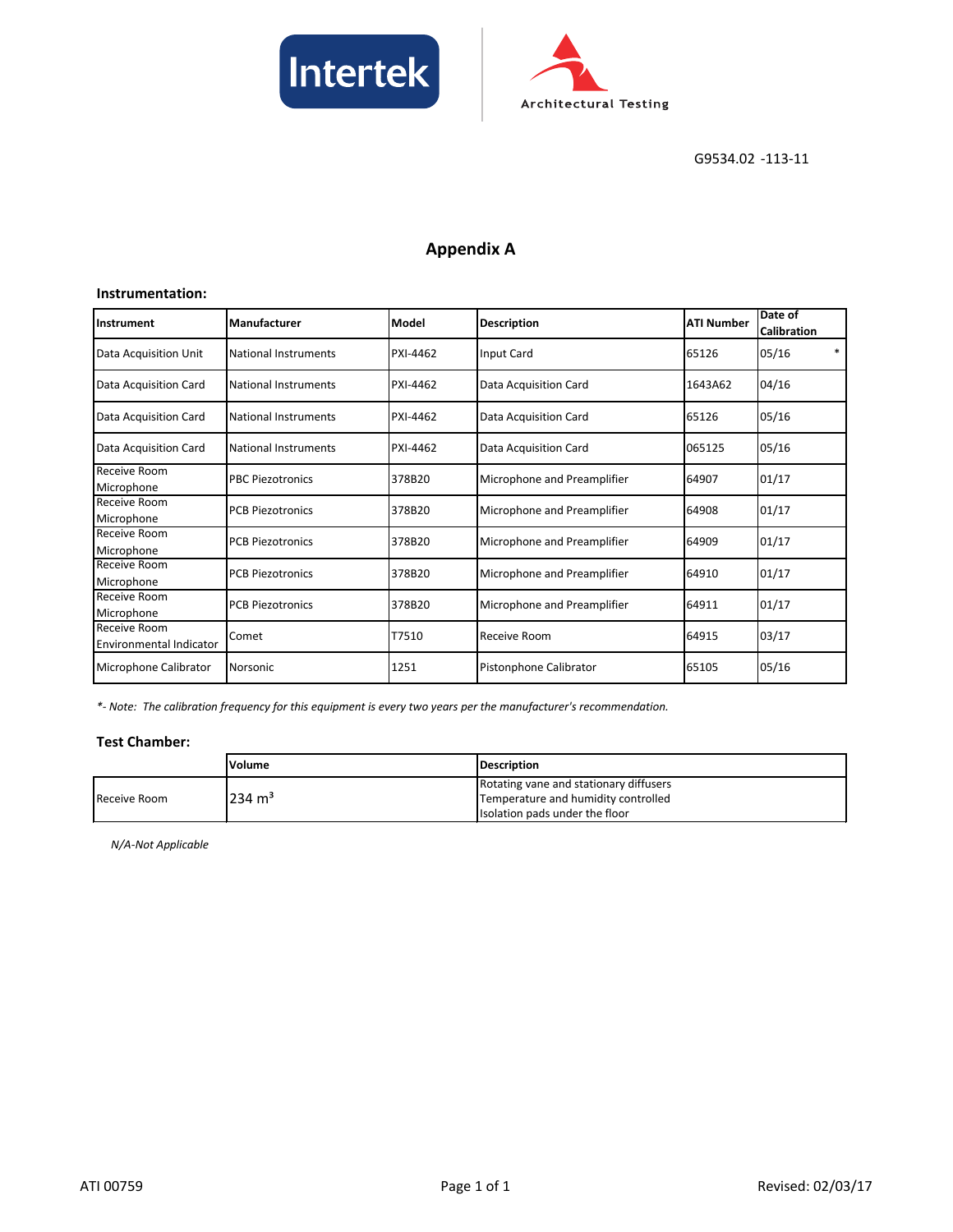



**Appendix B**

## **Complete Test Results**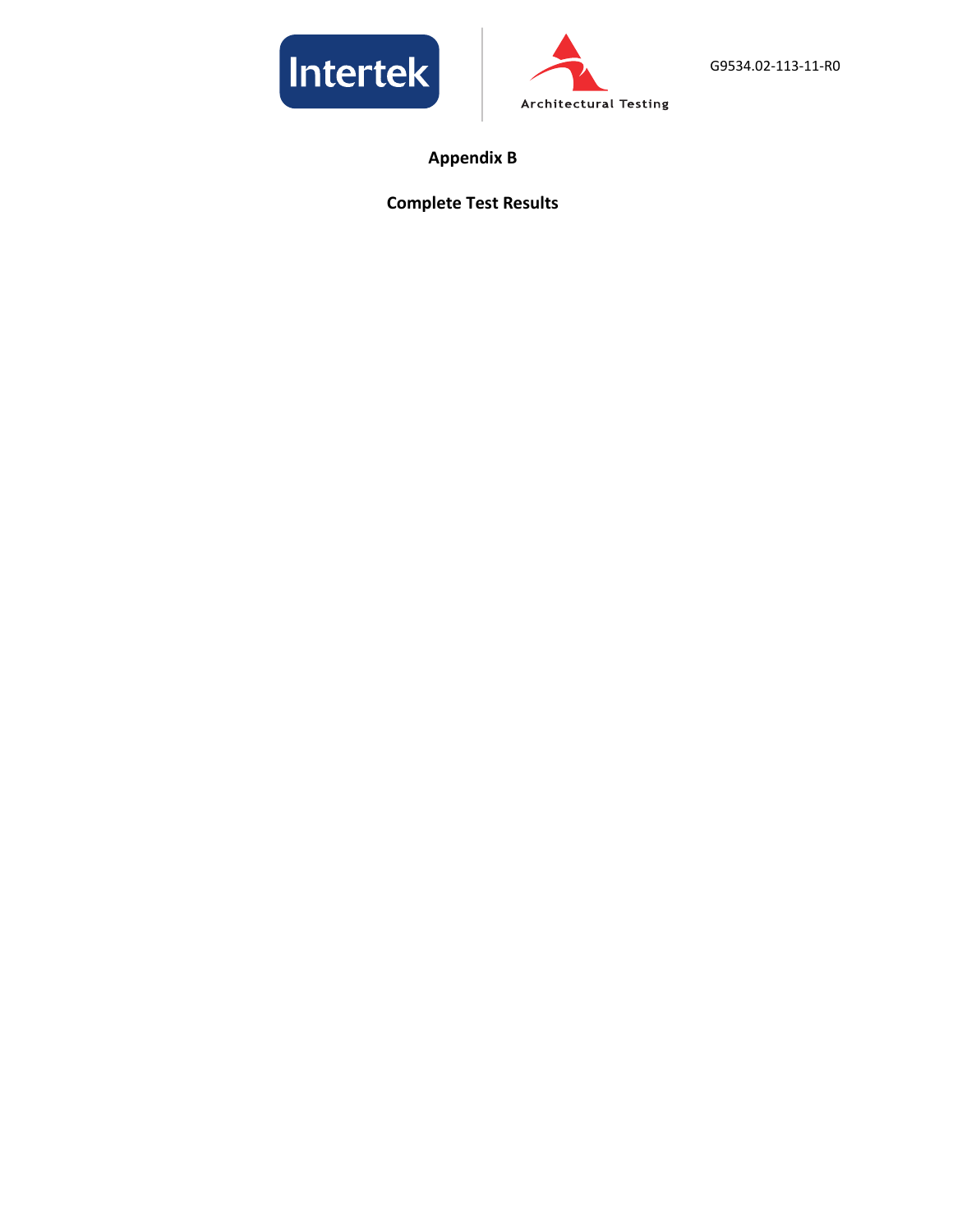





## **SOUND ABSORPTION**

ASTM C423

| Test Date            |                        | 03/30/17 |                                                                                   |  |  |  |
|----------------------|------------------------|----------|-----------------------------------------------------------------------------------|--|--|--|
|                      |                        |          |                                                                                   |  |  |  |
| Job No.              | G9534.01B              |          |                                                                                   |  |  |  |
| <b>Client</b>        | FabriTrak Systems, Inc |          |                                                                                   |  |  |  |
| <b>Specimen</b>      |                        |          | Series/Model: Fabri Flex Fabric with 6#, 1" (25.4 mm) thick acoustical fiberglass |  |  |  |
| <b>Operator</b>      | Zachary Golden         |          |                                                                                   |  |  |  |
| Sample Area          | $6.69 \text{ m}^2$     |          |                                                                                   |  |  |  |
| <b>Mounting Type</b> | E400                   |          |                                                                                   |  |  |  |
|                      | Empty                  | Full     |                                                                                   |  |  |  |
| Temp °C              | 21.7                   | 21.2     |                                                                                   |  |  |  |
| RH <sub>%</sub>      | 53                     | 51       |                                                                                   |  |  |  |
| <b>B.P.</b> (mb)     | 1015                   |          |                                                                                   |  |  |  |

|             | <b>Empty Room</b> |                    | <b>Full Room</b>  |             | Absorption         | Relative           |
|-------------|-------------------|--------------------|-------------------|-------------|--------------------|--------------------|
| <b>Freq</b> | Absorption        | <b>Uncertainty</b> | Absorption        | Uncertainty | <b>Coefficient</b> | <b>Uncertainty</b> |
| (Hz)        | (m <sup>2</sup> ) |                    | (m <sup>2</sup> ) |             |                    |                    |
| 80          | 4.37              | 0.693              | 7.99              | 0.220       | 0.54               | 0.109              |
| 100         | 5.19              | 0.445              | 8.91              | 0.465       | 0.56               | 0.096              |
| 125         | 4.99              | 0.249              | 10.07             | 0.277       | 0.76               | 0.056              |
| 160         | 4.14              | 0.244              | 8.55              | 0.110       | 0.66               | 0.040              |
| 200         | 4.37              | 0.118              | 9.70              | 0.095       | 0.80               | 0.023              |
| 250         | 4.84              | 0.103              | 10.12             | 0.107       | 0.79               | 0.022              |
| 315         | 5.03              | 0.114              | 10.33             | 0.039       | 0.79               | 0.018              |
| 400         | 5.15              | 0.062              | 10.23             | 0.038       | 0.76               | 0.011              |
| 500         | 5.13              | 0.035              | 10.38             | 0.057       | 0.79               | 0.010              |
| 630         | 4.74              | 0.043              | 10.74             | 0.023       | 0.90               | 0.007              |
| 800         | 4.89              | 0.018              | 11.13             | 0.025       | 0.93               | 0.005              |
| 1000        | 4.92              | 0.037              | 11.20             | 0.024       | 0.94               | 0.007              |
| 1250        | 5.25              | 0.017              | 11.48             | 0.022       | 0.93               | 0.004              |
| 1600        | 5.30              | 0.018              | 11.24             | 0.020       | 0.89               | 0.004              |
| 2000        | 5.20              | 0.012              | 10.80             | 0.018       | 0.84               | 0.003              |
| 2500        | 5.44              | 0.009              | 11.07             | 0.118       | 0.84               | 0.018              |
| 3150        | 5.98              | 0.016              | 11.19             | 0.009       | 0.78               | 0.003              |
| 4000        | 6.30              | 0.009              | 11.48             | 0.011       | 0.78               | 0.002              |
| 5000        | 6.87              | 0.006              | 12.08             | 0.009       | 0.78               | 0.002              |

**NRC Rating 0.85** *(Noise Reduction Coefficient)* **SAA Rating 0.85** *(Sound Absorption Average)*

*Notes:*

*1) The NRC rating is the arithmetic average of the sound absorption coefficients at 250, 500, 1000, and 2000 hertz. The average is rounded to the nearest multiple of 0.05.*

*2) The SAA rating is the arithmetic average of the sound absorption coefficients at the frequencies ranging from 200 to 2500 hertz. The average is rounded to the nearest multiple of 0.01.*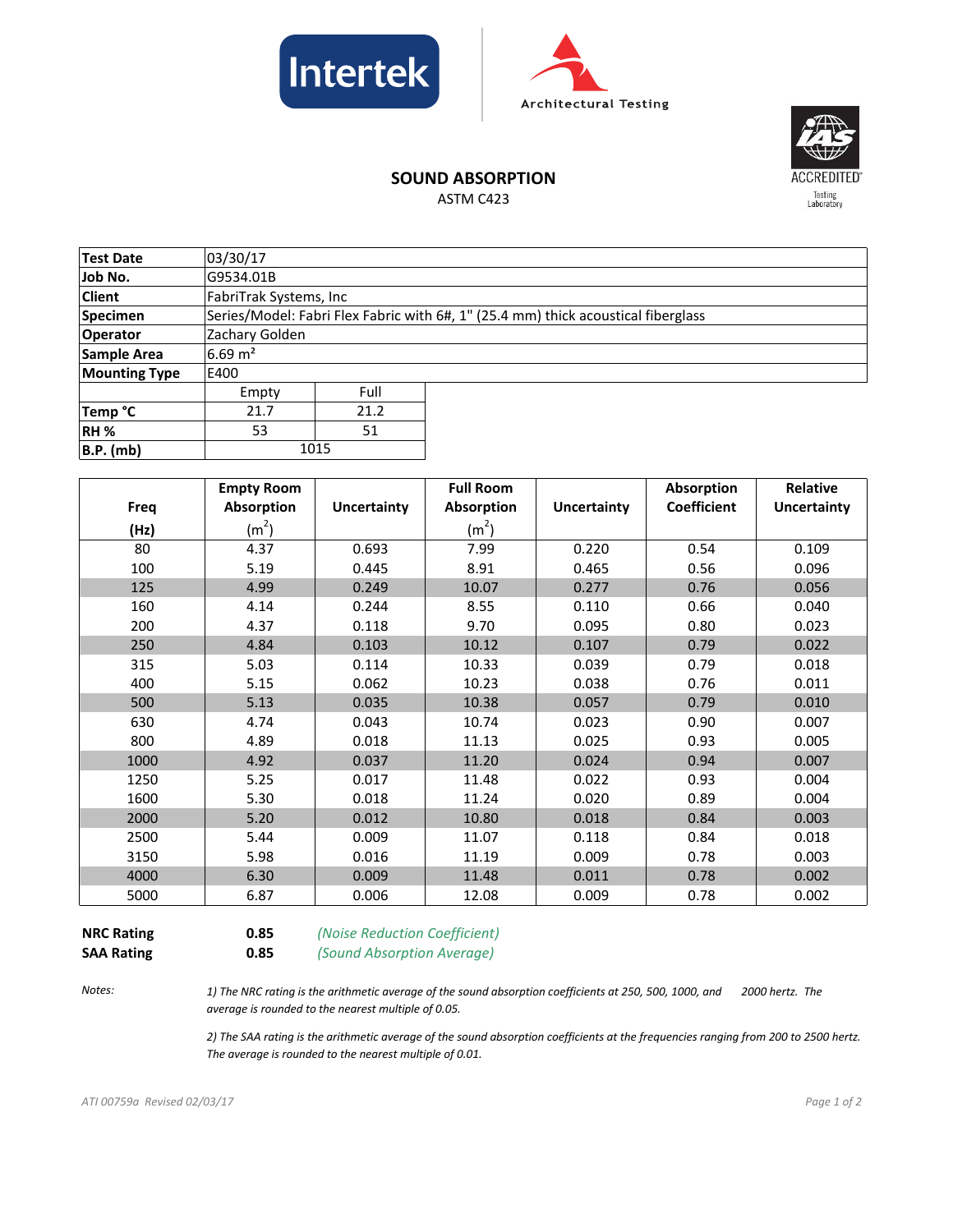





# **SOUND ABSORPTION**

ASTM C423

| <b>Test Date</b>     | 03/30/17               |      |                                                                                   |  |  |  |
|----------------------|------------------------|------|-----------------------------------------------------------------------------------|--|--|--|
| Job No.              | G9534.01B              |      |                                                                                   |  |  |  |
| <b>Client</b>        | FabriTrak Systems, Inc |      |                                                                                   |  |  |  |
| <b>Specimen</b>      |                        |      | Series/Model: Fabri Flex Fabric with 6#, 1" (25.4 mm) thick acoustical fiberglass |  |  |  |
| <b>Operator</b>      | Zachary Golden         |      |                                                                                   |  |  |  |
| <b>Sample Area</b>   | $6.69 \text{ m}^2$     |      |                                                                                   |  |  |  |
| <b>Mounting Type</b> | E400                   |      |                                                                                   |  |  |  |
|                      | Empty                  | Full |                                                                                   |  |  |  |
| Temp °C              | 21.7                   | 21.2 |                                                                                   |  |  |  |
| RH <sub>%</sub>      | 53                     | 51   |                                                                                   |  |  |  |
| <b>B.P.</b> (mb)     | 1015                   |      |                                                                                   |  |  |  |